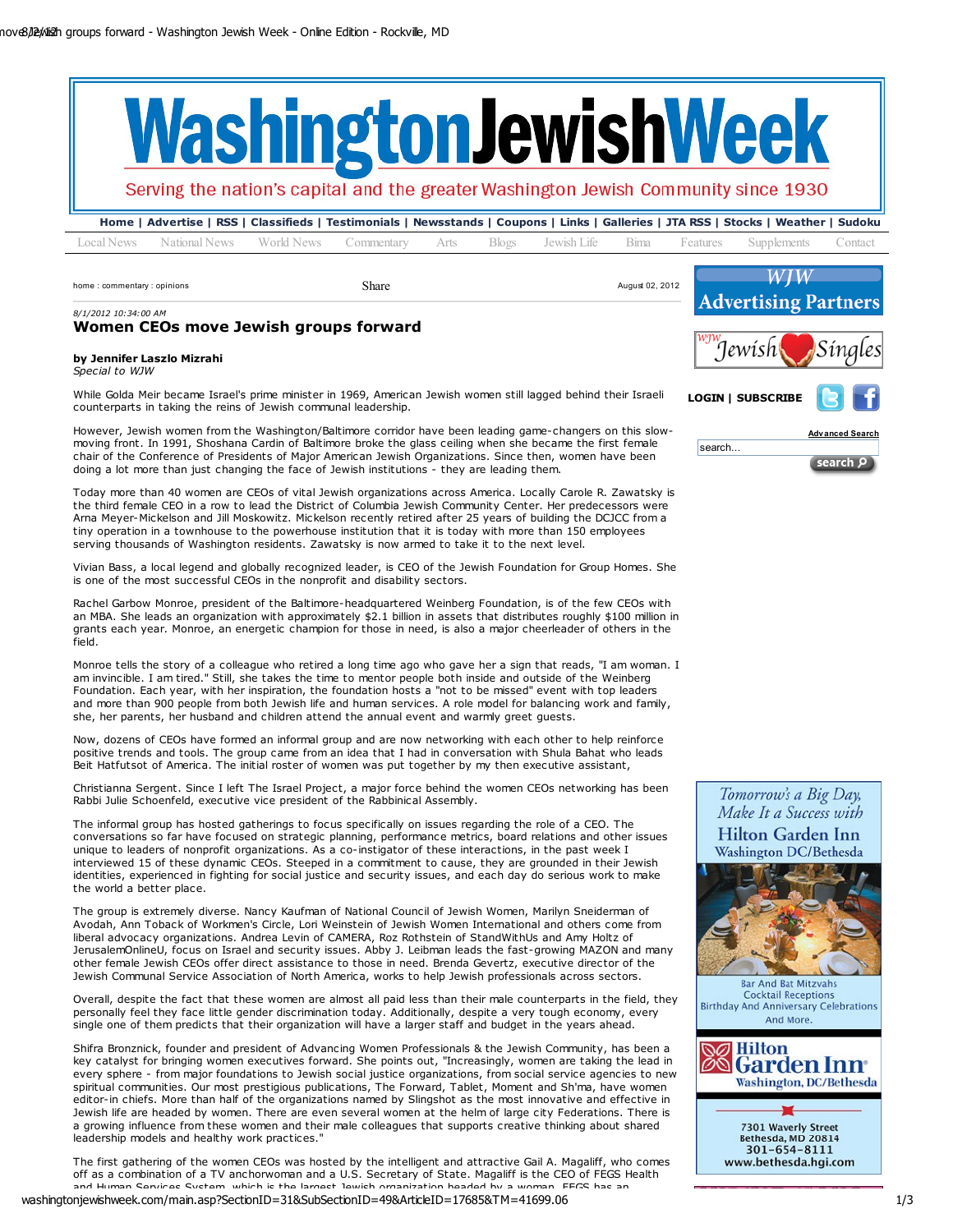## nove8/J2p/dis2h groups forward - Washington Jewish Week - Online Edition - Rockville, MD

and Human Services System, which is the largest Jewish organization headed by a woman. FEGS has an operating budget of \$265 million which includes 10 operating divisions, 13 subsidiary corporations and some 15 mergers/receiverships. More than \$100 million of FEGS' funding comes from the government, and millions additionally come from service fees for some of its programs. It provides vital employment training and human services to some 100,000 individuals a year, 10,000 each day throughout the metropolitan New York area.

At the request of the other CEOs, the second gathering of women CEOs was hosted by Ruth Messinger of the American Jewish World Service. She and a key member of her senior management team shared a case study of the success of AJWS. Messinger says "I love most aspects of my job - managing staff, interacting with the board, doing strategic development, presenting our work to congregations and donors, working with colleagues in other organizations, and - best of all - seeing the work we make possible on the ground." Like many of the other CEOs, she cites fundraising as the hardest part of her job. She is widely respected not only for the services AJWS delivers to those in need, but also for the way she treats her staff, the majority of whom happen to be women.

Still, as Maryland's Terry Meyerhoff Rubenstein, who recently retired from a major leadership post and continues to be a pioneer in mentoring women leaders points out, "In the Jewish world, its mostly women who do the work; still the majority of senior positions are held by men. Women have to work harder, smarter and more strategically for recognition and promotion. In general, women still aren't paid as well as men in our fields, and they need to be much more conscious of this issue."

Jennifer Laszlo Mizrahi recently "retired" from a decade as CEO of The Israel Project. She is the Founder & President of www.laszlostrategies.com. To send her a comment, email her at jlm@laszlostrategies.com.







### Assistant Campaign Director - Grassroots Campaigns - Boston, **Massachusetts**

Protect the Environment from Well Funded Polluters Climate change deniers have powerful financial backers, overriding the lack of scientific proof. The Koch brothers billionaires have sunk nearly 25 million ...

RSSbox powered by rssinclude.com

## Article Comment Submission Form

Please feel free to submit your comments.

Article comments are not posted immediately to the Web site. Each submission must be approved by the Web site editor, who may edit content for appropriateness. There may be a delay of 24-48 hours for any submission while the web site editor reviews and approves it.

Note: All information on this form is required. Your telephone number is for our use only, and will not be attached to your comment.

|  | <b>Submit an Article Comment</b> |  |
|--|----------------------------------|--|
|  |                                  |  |

| First Name:<br>Required |                                                       |  |
|-------------------------|-------------------------------------------------------|--|
| Last Name:<br>Required  |                                                       |  |
| Telephone:<br>Required  |                                                       |  |
| Email:<br>Required      |                                                       |  |
| Comment:<br>Required    |                                                       |  |
| Passcode:<br>Required   | Click here to see a new mix of characters.            |  |
|                         | This is an anti-SPAM device. It is not case sensitive |  |

Sign up for our E-**Newsletter** Email: Join

Frivacy by **X SafeSubscribe**<sup>SM</sup><br>For Email Marketing you can trust



grow WITH US. HER BAT MITZVAH: cherished. **HER BROTHER'S** BAR MITZVAH: treasured. HER WEDDING: timeless.



**SETHESDA** 

Submit | Reset